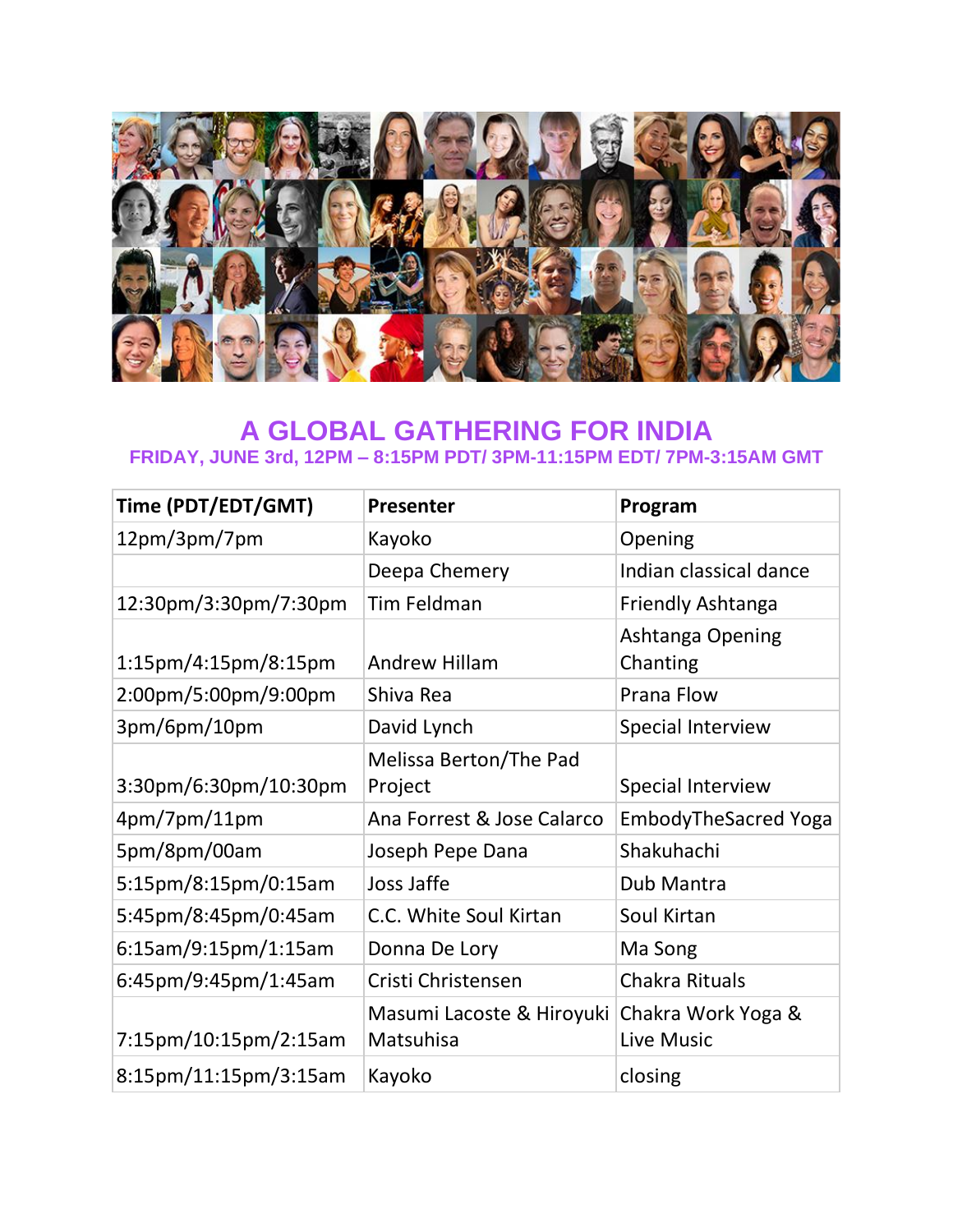

## **A GLOBAL GATHERING FOR INDIA**

**SATURDAY, JUNE 4th, 7AM–7:00PM PDT/10AM-10:00PM EDT/2PM-2:00AM GMT**

| TIME (PDT/EDT/GMT)                             | Presenter(s)                                                                                   | Program                           |
|------------------------------------------------|------------------------------------------------------------------------------------------------|-----------------------------------|
| 7am/10am/2pm                                   | Kayoko & NGO Deenabandhu                                                                       | India LIVE                        |
| 7:45am/10:45am/2:45pm                          | Kino MacGregor                                                                                 | <b>Balance &amp; Flow</b>         |
| 8:15am/11:15am/3:15pm                          | Cat Meffan                                                                                     | Flow Yoga                         |
| 9:00am/Noon/4pm                                | Pranidhi Varshney, Gopi Ona-<br>ali, Jocelyn Solomon, Michelle<br>El Khoury, Stephanie Crochet | Panel "The YOGA of<br>Motherhood" |
| 10:30am/1:30pm/5:30pm                          | Deepika Mehta                                                                                  | Asana for Moms                    |
| 11:30am/2:30pm/6:30pm                          | Kia Miller                                                                                     | <b>Breath &amp; Meditation</b>    |
| 12:30pm/3:30pm/7:30pm                          | Kathleen Ross-Alee                                                                             | Yoga Therapy                      |
| 1pm/2pm CR/4pm/8pm                             | Deva Premal & Miten                                                                            | OM/Gayatri Mantra                 |
| 2:30pm/5:30pm/9:30pm                           | <b>Punnu Wasu</b>                                                                              | Kirtan                            |
| 3pm/6pm/10pm                                   | Tara Mitra                                                                                     | A Chant for Peace                 |
| 3:15pm/6:15pm/10:15pm                          | Kiyomi Takahashi                                                                               | Vinyasa Flow                      |
| 4:30pm/7:30pm/11:30pm                          | Sarah Platt Finger                                                                             | Meditation                        |
| 5:00pm/8:00pm/00am                             | <b>Beate Scholz</b>                                                                            | <b>Yin Yoga</b>                   |
| 5:40pm/8:40pm/00:40am                          | Cooper Ladnier                                                                                 | Live Looping                      |
| $6:10 \text{pm}/9:10 \text{pm}/1:10 \text{am}$ | Joey Lugassy & Eddie Young                                                                     | <b>Sacred Chant</b>               |
| 6:30pm/9:30pm/1:30am                           | Wah!                                                                                           | Chanting                          |
| 7:10pm /9:10pm/2:10am                          | Daphne Tse & Kayoko                                                                            | Closing                           |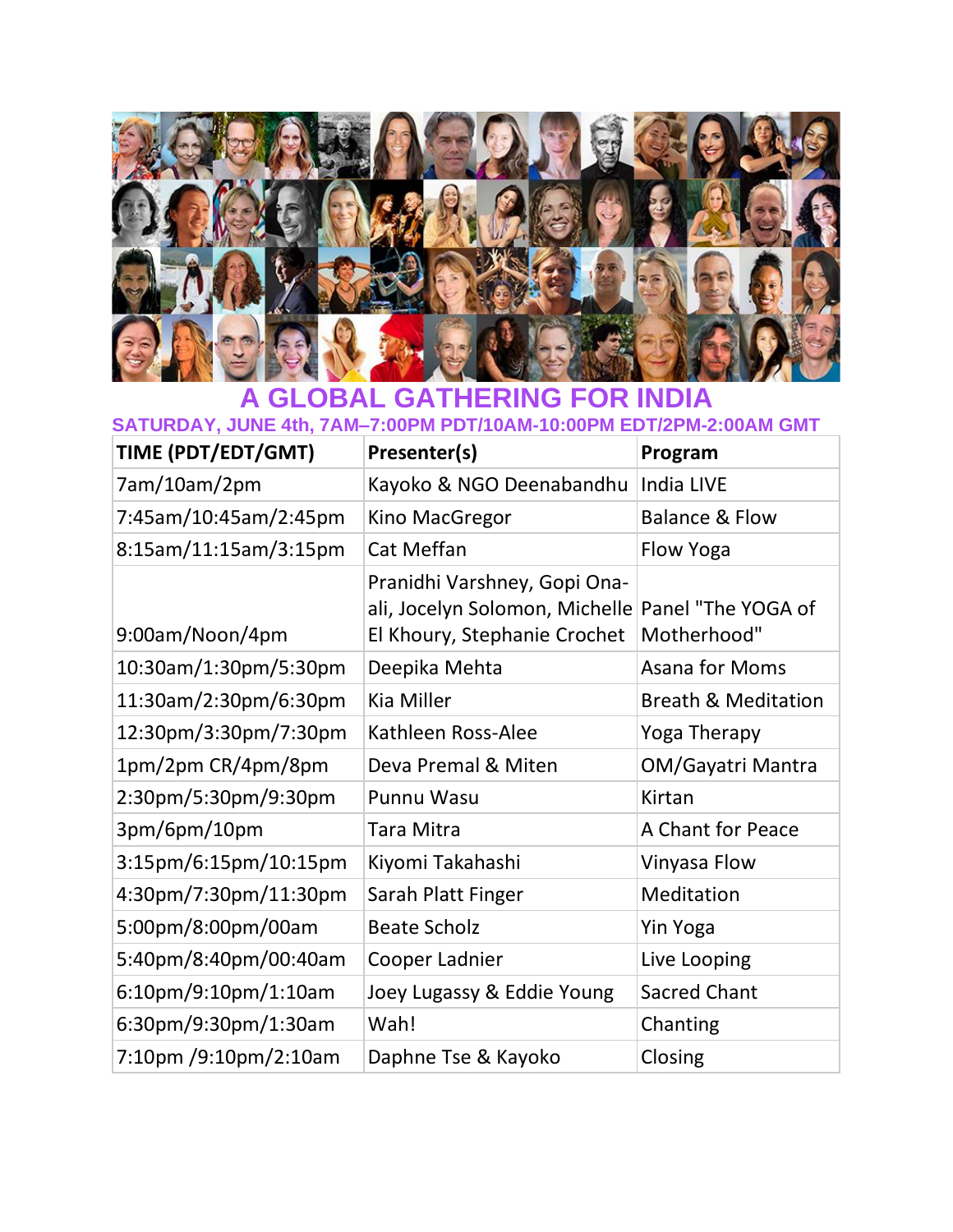

## **A GLOBAL GATHERING FOR INDIA SUNDAY, JUNE 5th, 6:45AM – 7:45PM PDT/9:45AM-9:45pmEDT/1:45PM-3:45AM GM**

| TIME (PDT/EDT/GMT)    | Presenter(s)                                                                                      | Program                                                           |
|-----------------------|---------------------------------------------------------------------------------------------------|-------------------------------------------------------------------|
| 6:45AM/9:45AM/1:45PM  | Kayoko, NGO NISHTHA girls                                                                         | India Live                                                        |
| 7:20am/10:20/2:20pm   | Katy Appleton & Nikki Slade Chanting & YOGA                                                       |                                                                   |
| 8am/11am/3pm          | Dr. Shyam Ranganathan                                                                             | The Uniquely South<br>Asian Origin of Yoga                        |
| 9:20am/12:20pm/4:20pm | Nubia Texeira                                                                                     | <b>Bhakti Mudra</b>                                               |
| 10:00am/1pm/5pm       | Harmony Slater, Anouk<br>Prop, MaryTaylor, Richard<br>Freeman, Seane Corn,<br><b>Vikram Singh</b> | Panel "YOGA for Mental<br><b>Wellness at Challenging</b><br>Time" |
| 11:20am/2:20pm/6:20pm | Lara Land                                                                                         | Trauma Sensitive Yoga                                             |
| 12:00pm/3:00pm/7:00pm | Lisa Walford                                                                                      | Pranayama                                                         |
| 1pm/4pm/8pm           | Andrea Marcum                                                                                     | <b>Moroccan Desert Flow</b>                                       |
| 1:45pm/4:45pm/8:45pm  | <b>Mark Robberds</b>                                                                              | Beginner's Mind                                                   |
| 2:30pm/5:30pm/9:30pm  | Anjali Deva                                                                                       | Ayurveda cooking                                                  |
| 3pm/6pm/10pm          | Jivana Heyman                                                                                     | Chair Yoga                                                        |
| 3:30pm/6:30pm/10:30pm | Lauren Peterson                                                                                   | <b>Gentle Flow</b>                                                |
| 4:05pm/7:05pm/11:05pm | Denise Kauffman                                                                                   | Squat class & song                                                |
| 4:20pm/7:20pm/11:20pm | Luc Acke                                                                                          | <b>Self-Care Class</b>                                            |
| 5:20pm/8:20pm/0:20am  | Jeanne Heileman                                                                                   | Pranayama, Meditation                                             |
| 5:50pm/8:50pm/0:50am  | Daphne Tse & John de Kadt                                                                         | <b>SoulSongs Acoustic Live</b>                                    |